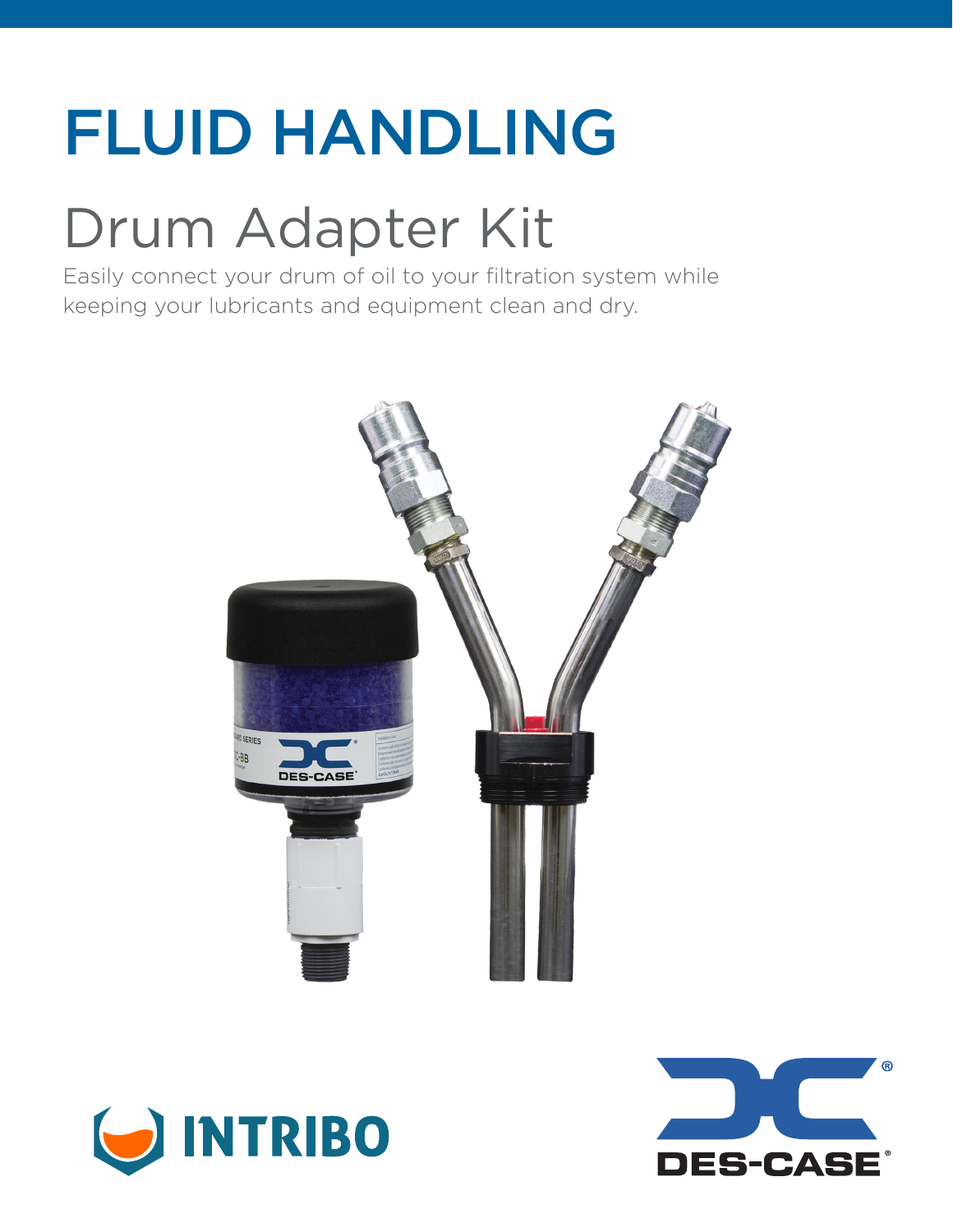## **Overview**

### The Drum Adapter Kit: The Key Benefits

- Prohibits entry of dirt and moisture
- Allows for easy equipment adaptation and quick connection to a filtration system
- Allows for customization

### What Are All the Features?\*

- Replaceable breather with color-indicating desiccant
- Quick connect plugs
- Sample valve
- 2" male NPT connection size
- Customizable colors

\*Don't see the options you need? Contact our Technical Support team at (615) 672-8800 or sales@descase.com.

### Which Part Is Which?



### Did You Know?

Pairing fluid handling filtration with breather protection, via a Des-Case adapter kit, allows for maximum system integrity—requiring less equipment and labor while reducing system contamination.

### Try the Entire Selection of Des-Case Adapter Kits